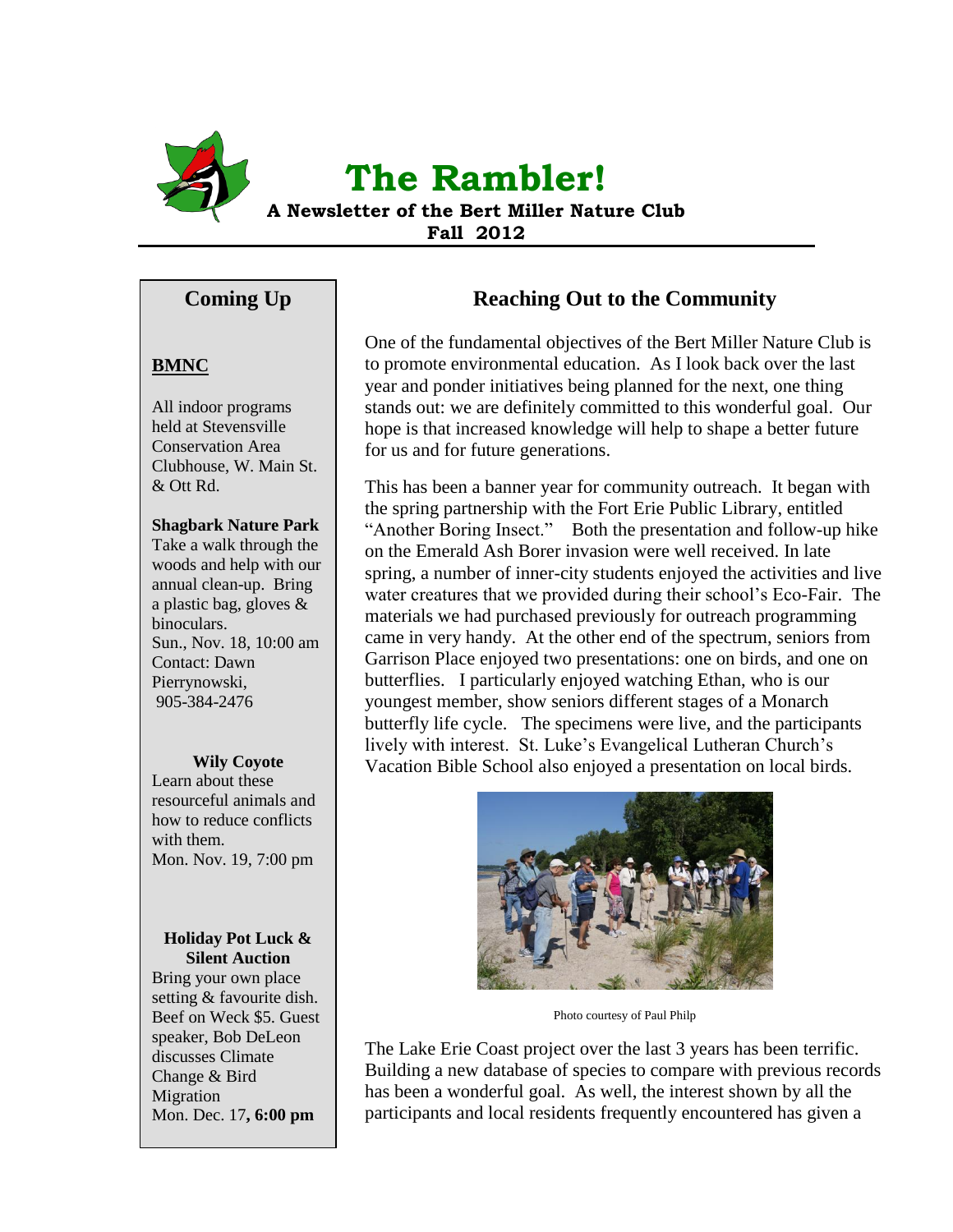## **BOS Christmas Bird Count**

Check the BOS website for date, time & location.www.buffaloornithol ogicalsociety.org Contact: Marcie Jacklin, 905-871-2577

#### **Bird Brains**

Dr. Katherine Stoltz gives an overview of avian intelligence. Mon. Jan. 21, 7:00 pm

#### **Winter Tree Identification**

Learn how to identify local trees. Collect twigs to investigate in clubhouse afterwards. Bring a lunch, binoculars, & hand lens if available. Meet in parking lot at Stevensville Conservation Club Sun. Jan. 27, 10:00 am Contact: Paul Philp, 905- 94-2723

### **BOS Waterfowl Count**

Check the BOS website for date, time & location.www.buffaloornithol ogicalsociety.org Contact: Marcie Jacklin, 905-871-2577

#### **Aerial Insectivore Research**

BSC Biologist Myles Falconer speaks about Bank Swallows and other aerial foragers. Mon. Feb. 18, 7:00 pm

whole new purpose to this study, leading to other initiatives such as the planting of Beach Grass. At the request of some Point Abino residents to learn more about their back yard, we had interested and knowledgeable people there to lead a hike through the area. The club's presence at Ridgefest was almost an Eco-Fest in itself with its varied activities, displays, and member interaction. Our continued involvement with the Niagara Envirothon helped to make this high school environmental challenge a success. And our involvement with the Beaver Creek restoration project has helped to bring a whole new meaning to municipal drains. Drains, if done properly, can be positive environmental features. Our partnership with the Town to create new signage will help illustrate this fact.

Most of these ventures will continue during the next year. Our arms are open to interested members willing to help with our many activities. Some examples are: writing articles for the newsletter or website; assisting with presentations to schools or special interest groups; answering questions related to the environment; or assisting with the planning of programming. If you are interested in any aspect of the above, please speak to any member of the executive.

In conclusion, I am proud of our club and our many accomplishments. For a volunteer based organization, we have accomplished many wonderful things over the years.

Paul Philp

# **Remembering Roger**



Roger Tory Peterson

We have been to the Peterson Audubon Institute in Jamestown, New York. I recall the building as impressive, as were the 27 acres of woods and wetlands. The easily walked trails have stands of hemlock, yellow birch, black cherry, and extensive plant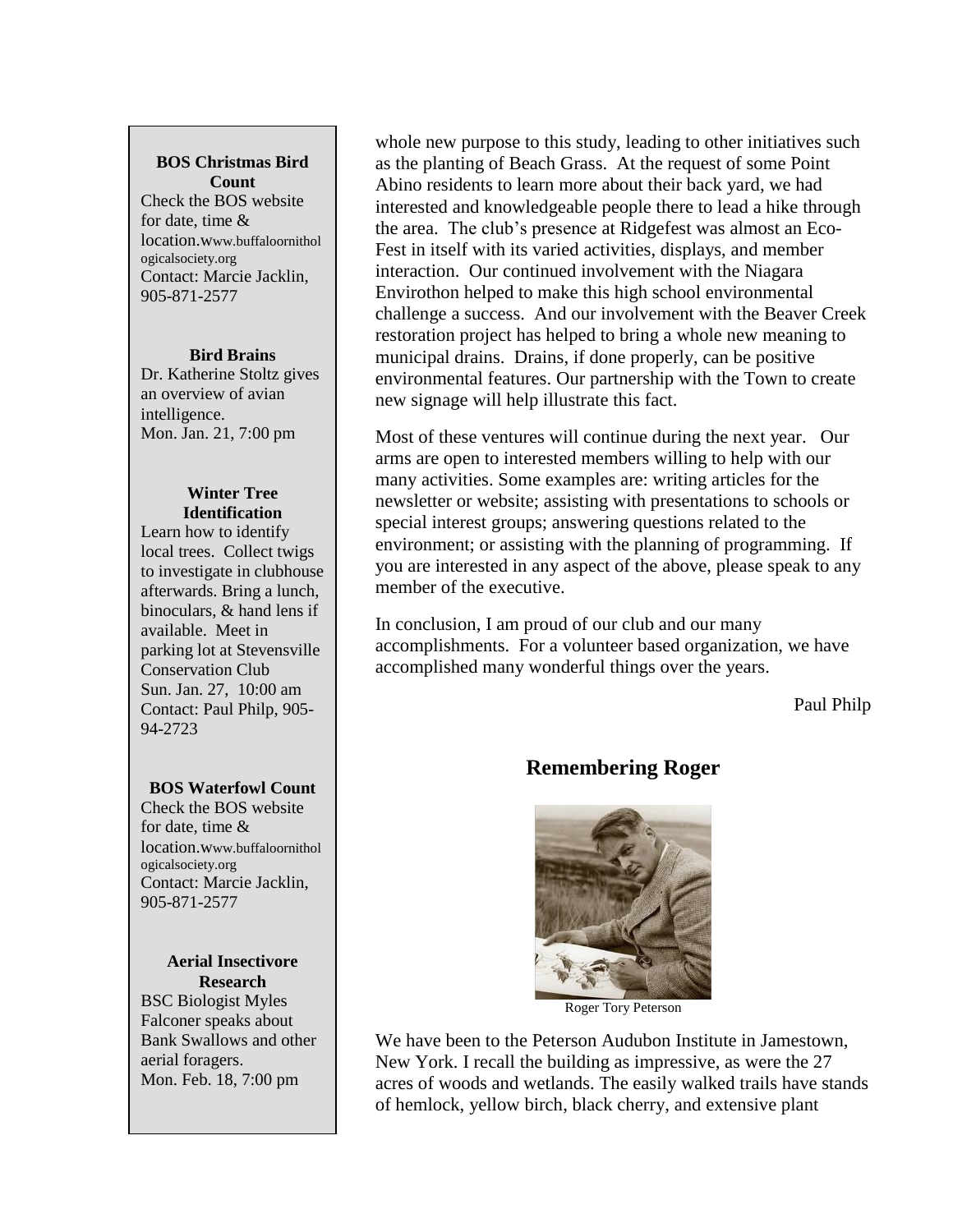**Bringing Back the Dinosaurs – Alive!** Brian Pihak presents some remarkable possibilities with cutting edge paleontology. Mon. Mar. 18, 7:00 pm

## **NFNC**

Monthly indoor programs held at Niagara Falls Public Library, Victoria Av., 3rd Wed., 7:00 p.m. Speakers on a variety of topics. Complete schedule online: **niagaranatureclub. tripod.com**

#### **Ducks Along Lake Ontario**

Sun., Nov. 25, 9:00 am Bring a lunch & meet at the Tim Horton's at Prudhomme's Landing Contact: Gisele Mills, 905-892-3973

### **Gulls Galore**

Sun, Dec. 9, 9:00 am Bring a lunch & meet at the control structure above the falls. Contact: Kayo Roy 905-892-4433

### **Christmas Bird Count**

Thurs. Dec. 27, 2012 Plan to participate in this important census. Contact: Kayo Roy 905-892-4433

communities, including poison ivy. Poison ivy? I complained at the centre. The official reply: "Dr. Peterson wanted everything natural. Nothing has been changed or added." So much for my itching! Inside the nature store were various displays of artwork, sculptures, and original paintings, including Peterson's bird prints. It was here that, years ago, I saw the first squirrel-proof bird feeder! Worth the trip, but check first. There are countless school classes walking the trails, mainly in Spring and Fall.

Déjà vu: I was in Grade Seven at Garrison Road School. The year was 1942 - in the midst of WW2. The bustling Fleet Aircraft Company was a short distance to our north. C.J. Pearson was the innovative principal at the time. At the back of our Grade 5-8 classroom was a door to an outdoor elevated area that was ideal for plane watching. A pair of binoculars hung by the door. An attack by Nazi warplanes, and we would be the ones to spot them! If you finished your work first, and it was consistently correct, you went to the overlook with the binoculars. But wait! What did a Messerschmitt fighter plane or a Junkers bomber look like? The war plane spotter book showed silhouettes and wing angles. I did my best to be a plane spotter and studied the handbooks. Needless to say, we never spotted any Nazi war planes!

Writer's Note: During WW2 Roger Tory Peterson was drafted by the Army Corps of Engineers. Using his bird identification system, Peterson created " The Plane Spotters Handbooks." They helped to identify enemy aircraft. Thanks, Roger! You made my young life more exciting.

Admission to the Peterson Institute in Jamestown is free. Open Tuesdays to Saturdays 10 to 4 p.m. Sunday 1-5 p.m. Closed Mondays. Worth the trip.

Earl Plato

**Editor's Note**: Congratulations to Earl upon receiving the Niagara Region's Lifetime Achievement Award for his contributions to the environment. The announcement included the following quote: "Niagara Region is proud to recognize the tireless and passionate efforts Earl Plato has made in educating the world on Niagara's beautiful landscape through this lifetime achievement award."

# **A Swift Return**

The Chimney Swifts (*Chaetura pelagica)* have packed up and left for their non-breeding range in the sunny south (refer to the map insert). Lynda Goodridge, Janet Kellam, Denise Ball, and I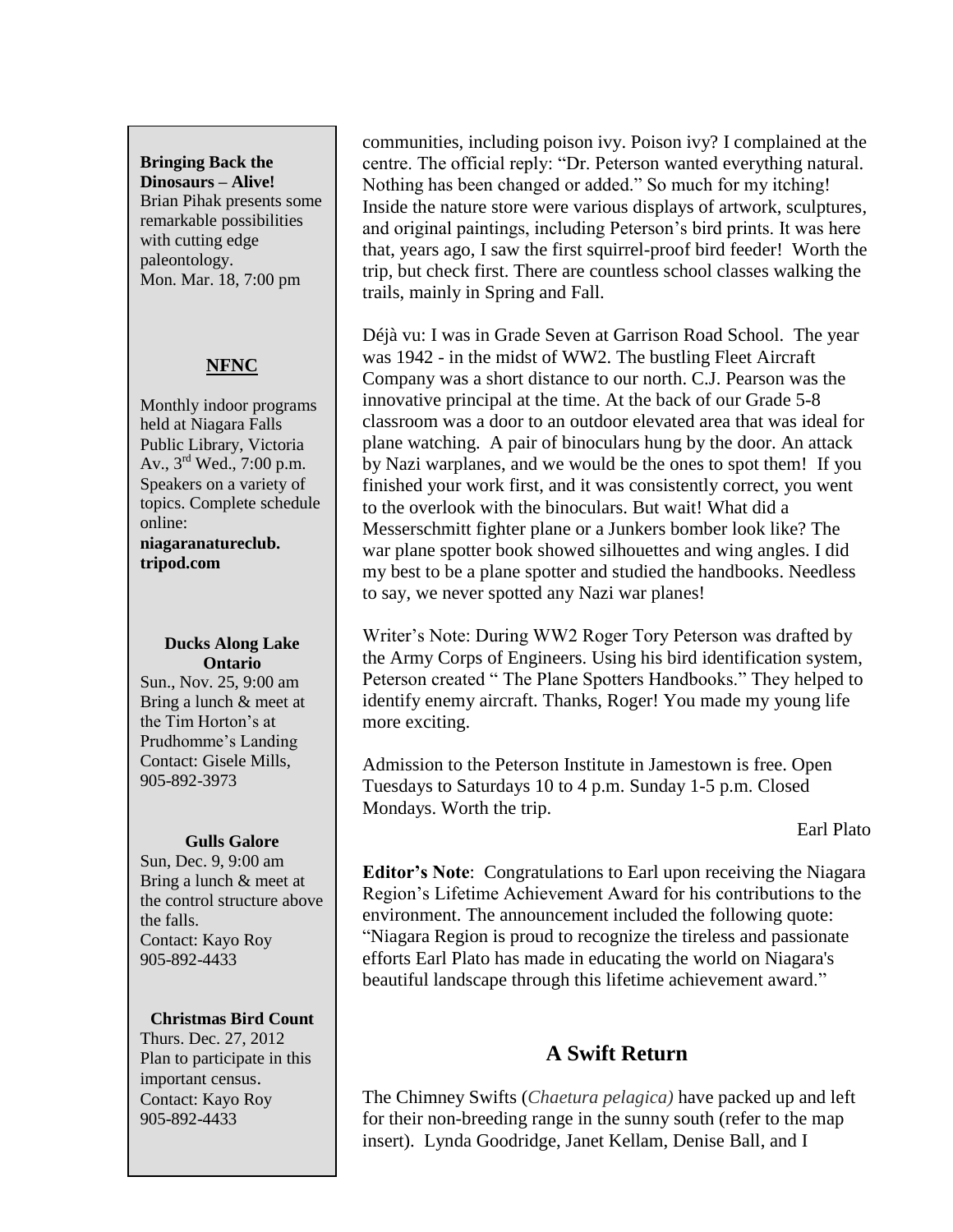## **Waterfowl Along the Niagara River**

Sun., Jan. 20, 9:00 am Bring a lunch & meet in the parking lot at Dufferin Islands. Contact: Gisele Mills 905-892-3973

#### **Dufferin Islands**

Sun., Feb. 17, 2:00 pm Meet in the parking lot at Dufferin Island. **Family friendly**. Contact: Carol Horvat, 905-687-8562

#### **Tundra Swans at Long Point**

Sun., Mar. 10, 8:30 am Bring a lunch & dress warmly. Meet at Fonthill Shopper's Drug Mart. Contact: Don Mills 905-892-3973

# **PFN**

Monthly indoor programs held 4th Monday, 7:30 p.m., at Mountainview United Church, 150 Glendale Ave., St. Catharines. For details on speakers and outings, visit [www.peninsulafieldnats.c](http://www.peninsulafieldnats.com/) [om](http://www.peninsulafieldnats.com/)

### **Christmas Bird Count**

Sun. Dec. 16, 2012 Annual census for the St. Catharine's area, followed by pot luck supper. For details, contact Marcie Jacklin, 905-871-2577

continued monitoring these interesting urban birds from May  $14<sup>th</sup>$  to August 18th and found the same areas popular for Swift activity. It was exciting to hear the flocks of cigar shaped Swifts as they chattered in the sky above downtown Fort Erie, flying with rapid bat-like movements. The best place to observe them during the summer is the area around 30 Courtwright St. Unfortunately, there were fewer of these fascinating aerial foragers to watch this year. On a positive note, during the Ridgeway Festival, a new site was discovered at the United Church in downtown Ridgeway. Rob Eberly and Rick Stockton volunteered to monitor this chimney and watch for other activity in the area.



Source: http://birding.about.com/od/Bird-Maps/ss/Chimney-Swift-Range-Map.htm

Swifts breed in the southeastern part of Canada and the eastern part of the United States. Their preference seems to be large old brick chimneys and abandoned smokestacks. Pairs of breeding birds do an aerial courtship before they build their nests on the vertical wall of the chimney. Chimney swifts have tiny feet and cannot perch as other birds do, so they cling to the wall and balance on their stiff tails. Only one breeding pair will occupy the nesting site, but other adult birds (nest helpers) may assist with the incubation of the eggs and the feeding of the hatchlings.

Swifts roost communally during the spring and fall migration, with non-breeders continuing to do so during breeding season. What a sight to see over a hundred birds dive at high speed, one at a time, into a chimney! A confirmed fall roosting site in Fort Erie is in the chimney at the former United Church at the corner of Dufferin St. and Central Ave. Sadly, the count for this year was down by >30% in late August and September, compared to the same period in 2011. Let's hope that this species at risk will recover from its decline in numbers.

For a detailed discussion and pictures of chimneys and Chimney Swifts, link to: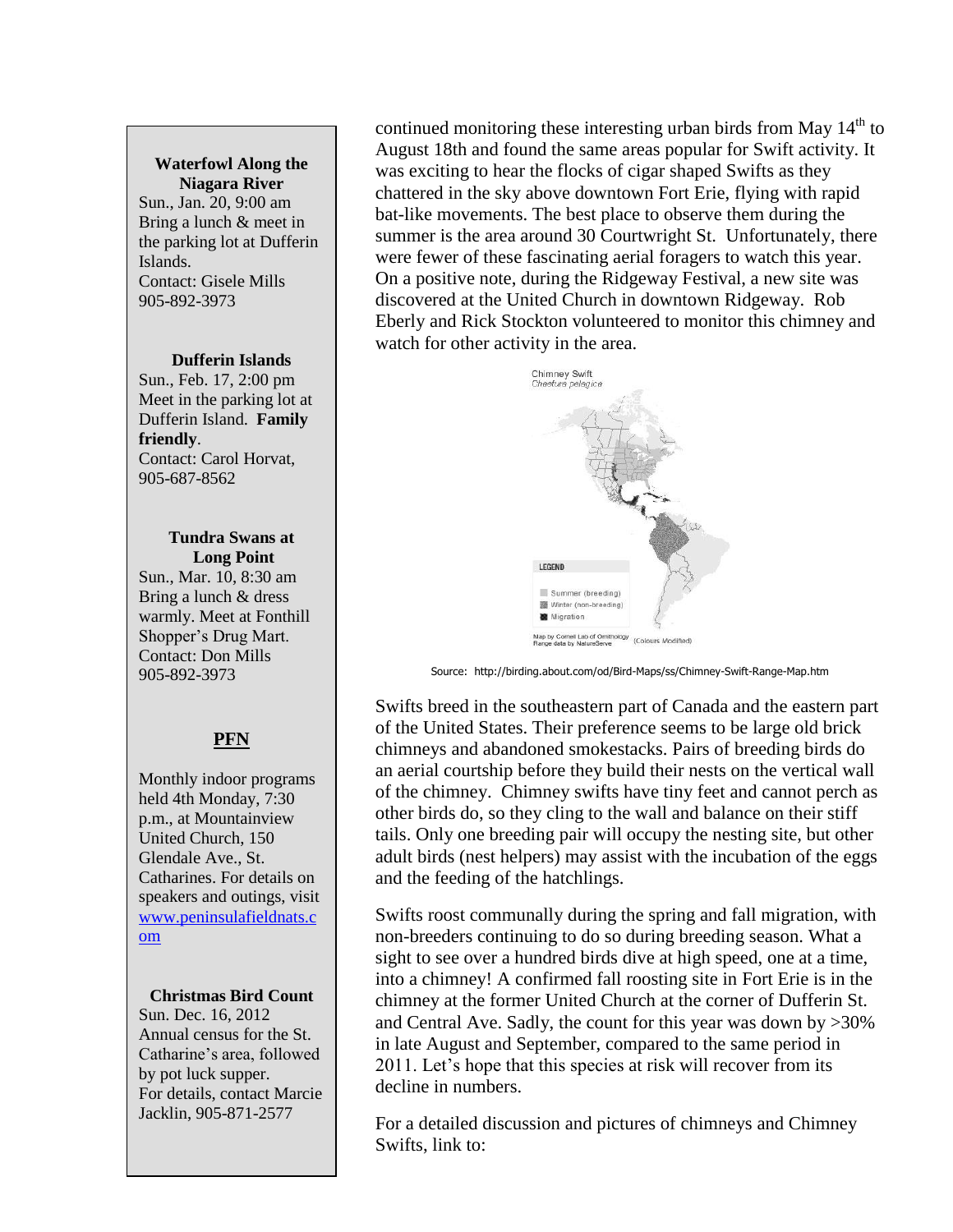#### **Duck Count**

Sun. Jan. 13, 2013 For details, contact John Black, 905-684-0143

## **12th Annual Maple Syrup Fest**

Saturday, March 9, 2013, 10:00 a.m. Meet at the Roland Road entrance to Short Hills Provincial Park for a winter walk followed by a pancake lunch at White Meadows Farm. Contact: John Potter 905- 892-2566.

## **Annual Peninsula Hawk Watch** Friday, March 29, 2013, All day. A fine opportunity to see many species of raptors and meet birders from all over at Beamer Conservation Area on Ridge Road south of Grimsby. Especially good for beginners! Contact: Carol Horvat 905-687-8562.

## **Welcome to our New Members**

Cam Williams & Susan Merrit

John Stevens

[http://www.mcilwraith.ca/PDF/SwiftFactsheetApr2012.pdf:](http://www.mcilwraith.ca/PDF/SwiftFactsheetApr2012.pdf) "Chimneys and Chimney Swifts in London, Ontario"

If you would like to volunteer to be a Chimney Swift monitor in 2013, please contact me.

Dawn Pierrynowski

# **Another Bend in the Creek**

Those attending the Bert Miller Nature Club's March 2012 meeting with Nick Mandrak may recall that there was some discussion of future research and educational opportunities for the Grass Pickerel project on Beaver Creek. We are now pleased to report that the BMNC has agreed to partner again with the Town of Fort Erie regarding the Grass Pickerel project in two new ways.



Photo courtesy of Ron Goodridge

Relying primarily on the extraordinary botanical skills of Albert Garofalo, we have agreed to conduct bio-inventories at three locations along Beaver Creek. A location within the area of the drainage work was selected to identify the plant species and the ratesat which they re-colonize the bare soil. A second area being bio-inventoried is below the drainage work. It will be interesting to compare the species list of this site to lists of species at the first location as the years progress. We hope to identify whether there is any change in species composition at this second site as a result of the drainage work, as well as any change in the rate of flow. The third location selected is above the drainage work. Here we hope to establish whether there is a change in species composition due to the lower water levels resulting from the drainage work. Faunal species are being noted wherever they are observed along the creek. This bioinventory work began in the Spring of 2012 and is expected to continue for many years.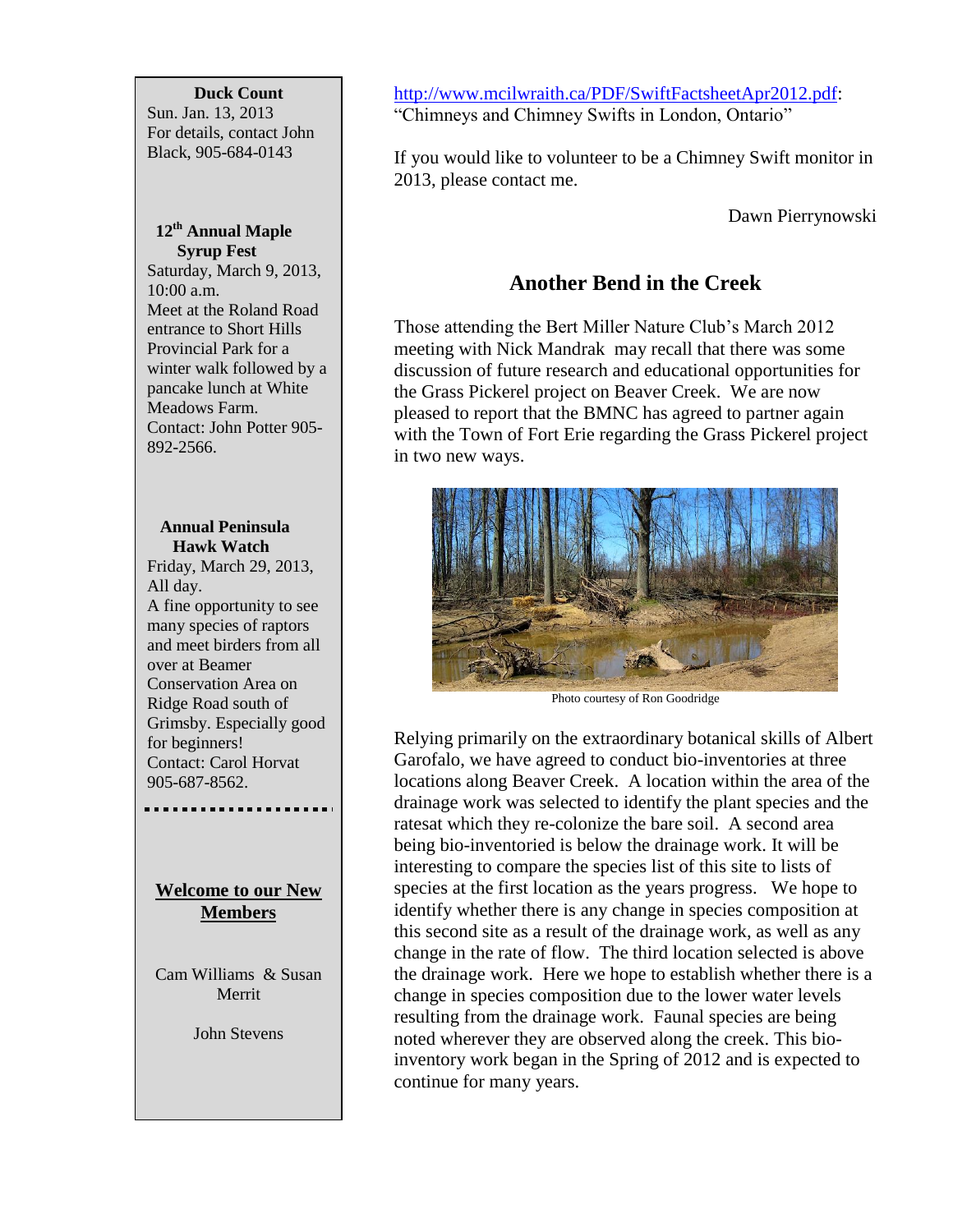## **Bert Miller Nature Club 2012 Board of Directors**

President Paul Philp

Vice-President Dawn Pierrynowski

> Treasurer Tim Seburn

**Secretary** Lynda Goodridge

**Directors** Denise Ball Peter BonEnfant Janet Kellam Deb Sherk Rick Stockton

### **The Rambler**

Newsletter Editor: Lynda Goodridge With the help of Peter BonEnfant

#### Published twice a year

Submissions are always welcome and can be forwarded by email to lynda.goodridge@ distributel net

**Visit the BMNC website at** [www.bertmillernatureclub.](http://www.bertmillernatureclub.org/) [org](http://www.bertmillernatureclub.org/)

Recently the Bert Miller Nature Club also agreed to partner with the Town of Fort Erie to develop educational signage regarding the work being carried out on Beaver Creek. These signs would be located at accessible sites along the creek where students and visitors can observe the work that has taken place. Educational print material would also be made available. We hope to have more information on this aspect of the Grass Pickerel Project in the near future.

It seems clear, already, that the grass pickerel, turtles, and frogs along Beaver Creek have benefited from the project. Although the summer of 2012 was extremely hot and dry, the deep pools created along the channel continued to hold water and provide habitat for these creatures.

The Grass Pickerel Project has clearly become an important drainage project and is now setting a high standard for other municipalities seeking to re-naturalize creeks and drainage works. Our club gave an award to Brett Ruck, Drainage Superintendent at the Town of Fort Erie, who is leading this project, but we should also note the complete list of partners involved, along with the organizations providing the funding:

Other Partners: Ministry of Natural Resources, Ontario Ministry of Agriculture, Food & Rural Affairs, Niagara Peninsula Conservation Authority, University of Guelph, Niagara College, Land Care Niagara, Urban & Environmental Management Inc., LCA Environmental, K Smart & Associates, Suda & Malesyk Surveying Inc., cooperative Fort Erie landowners.

Funders: Water Smart Niagara, Eco Action and Ontario Trillium Fund (via Friends of Fort Erie's Creeks), Ministry of Natural Resources Species at Risk Fund, OMAFRA's Environmental Sustainability Directed Research Program, and the Great Lakes Sustainability Fund

For more information on the Grass Pickerel Project, visit [http://www.forterie.ca/WebSite/tofeweb.nsf/581bf97a8d391eae852](http://www.forterie.ca/WebSite/tofeweb.nsf/581bf97a8d391eae852572ab0052c840/f48ec46aaeb51f09852579dc005271a3?OpenDocument) [572ab0052c840/f48ec46aaeb51f09852579dc005271a3?OpenDocu](http://www.forterie.ca/WebSite/tofeweb.nsf/581bf97a8d391eae852572ab0052c840/f48ec46aaeb51f09852579dc005271a3?OpenDocument) [ment](http://www.forterie.ca/WebSite/tofeweb.nsf/581bf97a8d391eae852572ab0052c840/f48ec46aaeb51f09852579dc005271a3?OpenDocument)

Tim Seburn

## **Coasting Along**

The Bert Miller Nature Club's Lake Erie Coast Project started in 2010. The goal of this project is to inventory parts of the Lake Erie coast that lie in the Haldimand Clay Plain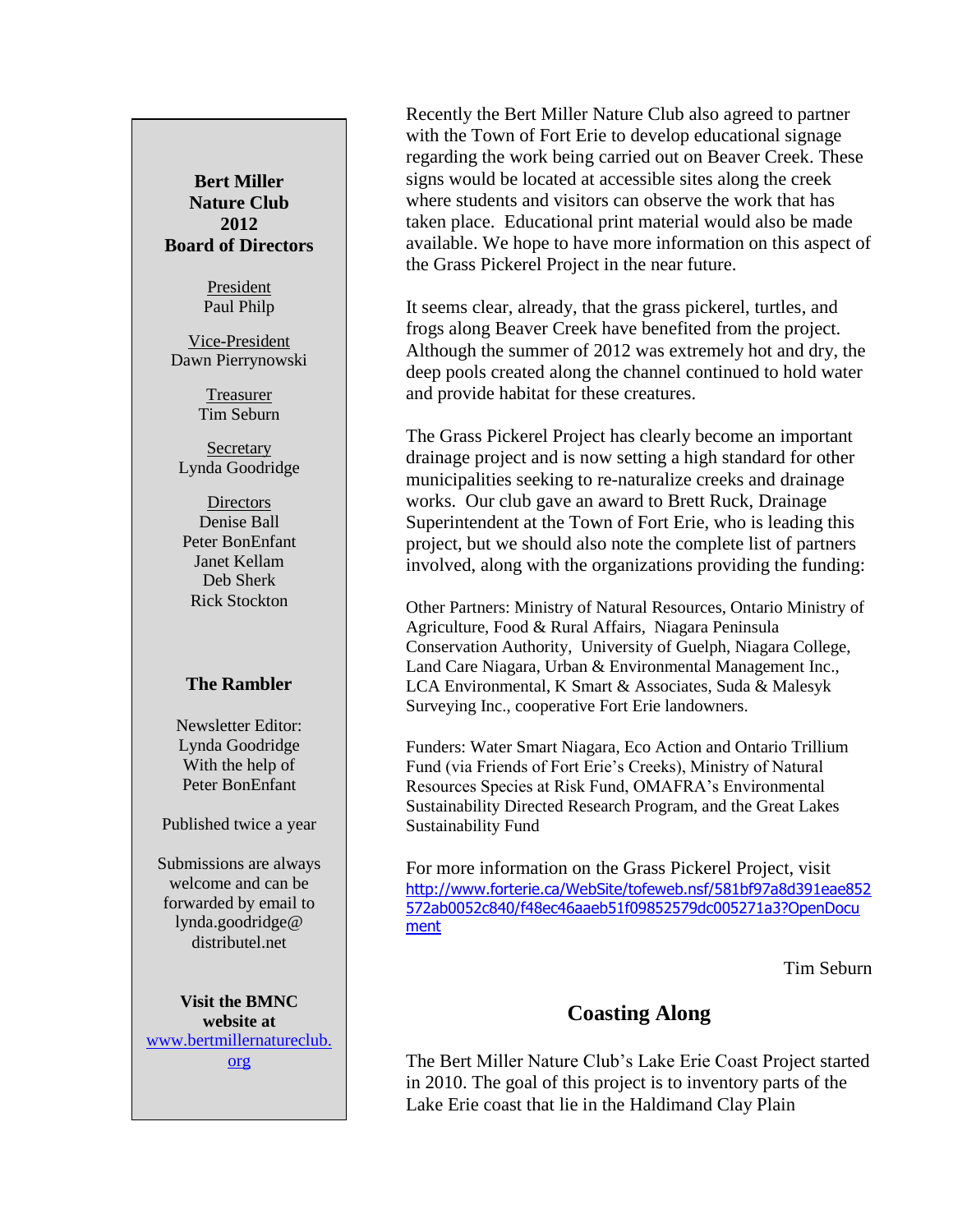Physiographic Region in order to identify the occurrence and distribution of species at risk and their habitats. To date, hundreds of species have been identified in the study area along the Lake Erie coast.

During the first field season (2010), the section of the coast between the Niagara River and the Town of Fort Erie / City of Port Colborne border were inventoried. The second field season (2011) continued inventories west along the shoreline from the Niagara River to the Grand River. The third and current field season has focused inventories west of the Grand River towards the end of the study area near the Town of Port Dover.

The Niagara Frontier Botanical Society recently completed a "Botany on the Beaches" survey of the Lake Erie shoreline in Western New York and contacted the Bert Miller Nature Club of Fort Erie in order to partner and assist in continuing this survey along parts of the Canadian shoreline in the Regional Municipality of Niagara and Haldimand County. This project linkage is an excellent model of international cooperation to support the stewardship of a shared ecosystem.



Sea Rocket - Photo Courtesy of Rick Young

A number of species observed during this inventory have coastal affinities and are disjunct in their distributions from their major coastal range along the Atlantic Ocean.

This means that in addition to their occurrence on the Great Lakes shoreline they are more typically found on one or more ocean coasts. In the Great Lakes basin, these species are extremely restricted to the shoreline or coastal areas and are absent immediately inland. These include Beachgrass (*Ammophila breviligulata*), Beach Pea (*Lathyrus japonicus*), Sea Rocket (*Cakile edentula*), and Seaside Spurge (*Euphorbia polygonifolia*).

The Lake Erie coast is a hotspot for biodiversity and supports a number of species at risk. To date, this project has observed 21 species in the study area that are considered to be at risk. The Committee on the Status of Species at Risk in Ontario (COSSARO) ranks 6 of these species as endangered, 7 as threatened, and 8 are considered of special concern.

These significant species could not have been documented without the help of the many volunteers who have devoted their time, interest, and keen observations in the field. Special thanks go out to all those who have contributed. This project aims to inspire and enable people to become involved in species at risk stewardship through outreach and volunteer opportunities. If you would like to contribute or participate in these surveys, please contact the Bert Miller Nature Club.

The project partners in this study include the Ontario Ministry of Natural Resources, the Natural Heritage Information Centre, the Royal Botanical Gardens, the Eckert Herbarium at Buffalo State College, the Clinton Herbarium of the Buffalo Museum of Science, the Niagara Community Foundation, the Peninsula Field Naturalists, the Niagara Falls Nature Club, and the Niagara Frontier Botanical Society of Buffalo, New York.

Albert Garofalo